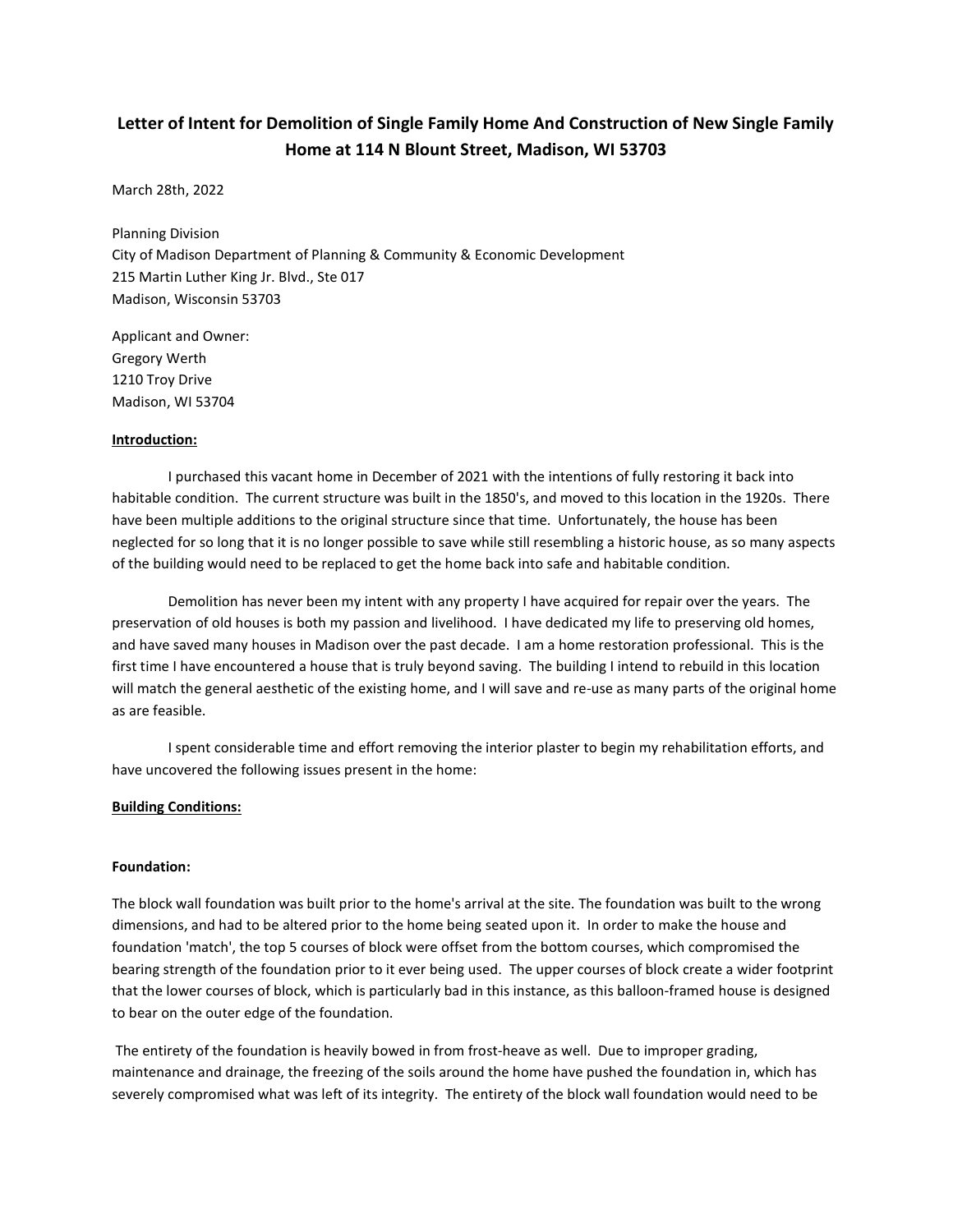replaced, and I anticipate from visible step-cracking that the lack of improper footing would have to be addressed as well.

 The beams that were intended to support the flooring and roof systems of the original home were never properly supported, as they were cut both upon arrival and with later alterations to the structure. Indeed, the entire center of the home has been wholly unsupported and steadily caving in for at least the past 50 years. At some point, a basement stairwell was added in a location and manner such that the entire main support structure of the home was compromised and destroyed.

 At some point in more recent history, the sills of the flooring system were spray-foamed. The foam covers the joist tails and rim boards, which were already rotting due to the moisture levels in the basement, as well as sitting in direct contact with the concrete block wall through capillary action. The spray foam ensured that the moisture was 'locked in' to the lumber, which maximized the speed at which the rotting occurred. I have observed many areas where the entire floor framing system is completely 'turned to dust' from this spray-foam application, and is no longer bearing on the foundation whatsoever.

## Framing:

This house was 'balloon framed', which is typical of a house of this vintage. Balloon framing was implemented in the 1800's to speed up the framing process, and is usually not such a bad thing, structurally speaking. However, this home was built without sheathing. Sheathing is absolutely critical in balloon framing, as it typically performs as the sole source of shear strength and often replaces the door and window headers used in conventional framing.

 Alternatively, some homes may have used let-in bracing and headers as an alternative to the sheathing process. Again, this house was built without any of this. The house has nothing to keep it standing straight.

Think of it this way: all strength comes from triangles. If you build a stud wall without attaching anything to it, you can convert it from a rectangle to a parallelogram by simply pushing the end of the wall. If you nail a sheet of plywood to the stud wall you create hundreds of triangles (one for every three nails) which will hold the stud wall square. Essentially that is what has happened to this building. Rather than using sheathing to give the exterior walls strength, the original builder attached six inch siding to the stud walls, which does not provide any shear resistance whatsoever.

The house is visibly tipping over and caving in.

 Entire interior bearing walls were removed to allow access between existing rooms or new additions. The walls, doorways, and transitions were left unsupported, notably within the original structure. The bearing wall that was meant to bear the 2nd floor and southern eave of the home's main gable has been replaced with no load-bearing features. This condition has existed for at least 50 years, and has added to the sagging and twisting of the center of the home.

 Nearly all of the windows, doorways, and general openings of the building were installed without structural support. This is uncommon even in balloon-framed houses of this era. I have mentioned earlier that the home has no sheathing, which would alleviate the undue stress caused by these openings. It cannot be overstated how important of a role sheathing would have played in the longevity and integrity of this home. At this point, it would be dangerous and ineffective to add sheathing, as the house is prone to collapse and would be even more so upon removal of the siding to access the studs to sheathe. Another factor is that the house's lean is so aggressive that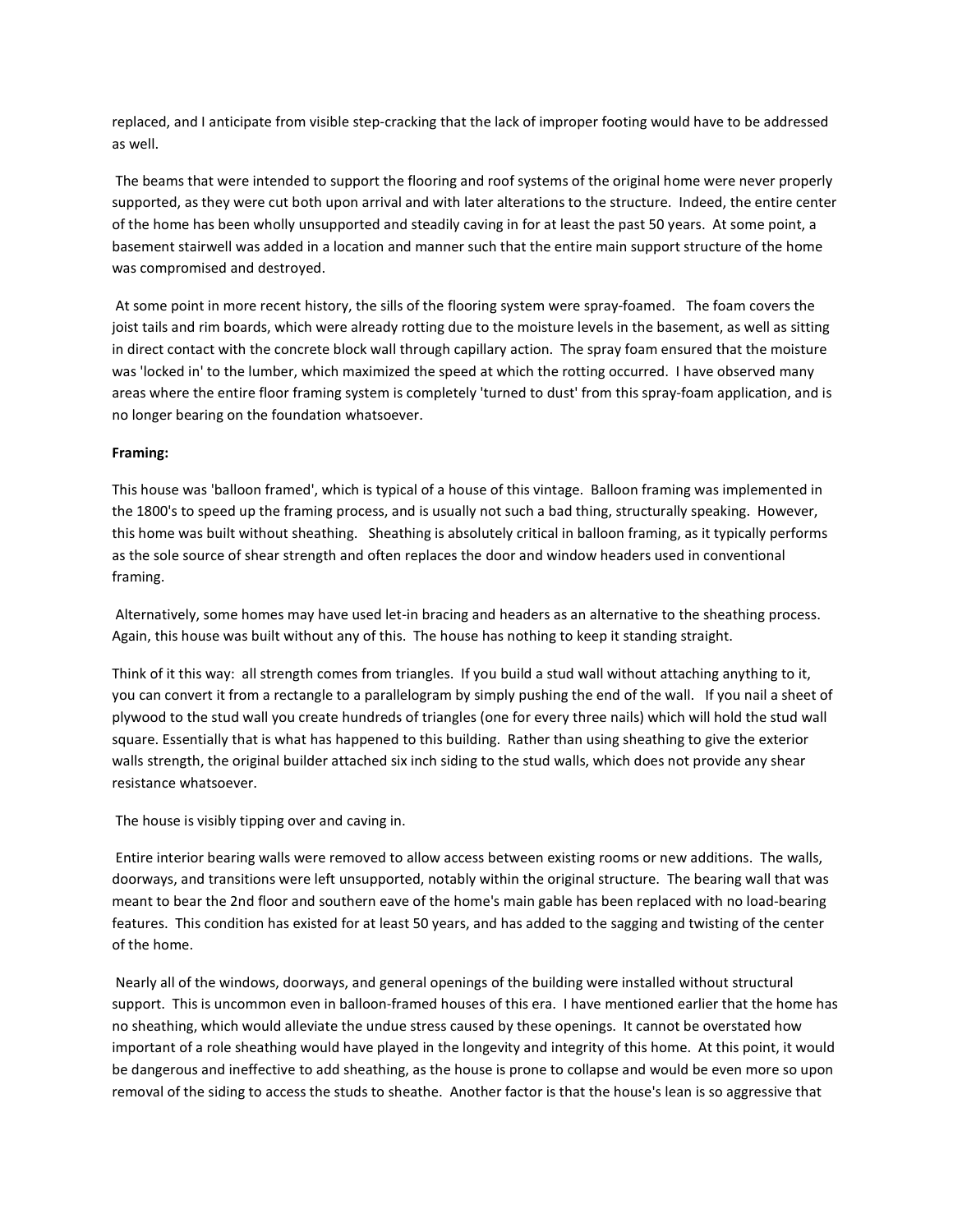adding sheathing would essentially 'lock in' the home to its current improper and non-plumb position for the remainder of its life.

 The home was also built with undersized lumber. The floor joists are sized and spaced such that they are overspanned by many feet. This leads to significant deflection and sagging of the floors and interior support systems. These problems are significant, and immediately visible upon entering the home. The problems have also been exacerbated by the many modifications of the home throughout its life due to improper cutting, boring, notching, and supporting of the undersized joists.

 The rafters of the original structure sit upon a single top plate, and are offset from the bearing studs in nearly every instance. In any properly built home, the rafters would be sitting upon a double top plate, which acts as a continuous header, transferring the weight of the roof system and snow loads through the studs and down to the foundation. In this instance, the roof loads have been improperly unsupported since the house was built in the 1850's and the entire roof, wall, and floor loads have been improperly supported on the foundation since the house was moved to this location in the 1920s.

 At some point, the original chimney that was built for the home was improperly removed. The chimney had extended from the basement floor up through two stories and above the roofline. Only the lower portions of the chimney were removed on the first floor and the basement. This left the entire top half of the chimney to remain bearing on the second floor, upon a single joist. This was not only extremely dangerous for the occupants, but placed inconceivable stress upon the entire already undersized floor framing system of the second floor. I have removed the remainder of the chimney, but the damage done to the floor framing system remains measurable and visible, and an obvious 'crater' exists in the center of the second floor.

## Roof:

The rooflines of this building have many conflicting drainage planes, as the house was improperly added to time and time again. The main purpose of a roof is to shed water. The way the rooflines interact on this structure promotes the pooling and seeping of water, and these conditions have contributed greatly to the building's demise. While perfectly planned and implemented flashing would have alleviated some of these problems, the impact of gravity upon water cannot be overcome. The many leaks that have obviously occurred in various parts of the sagging and unsupported roof were rarely fixed within a reasonable time frame. This has been a major contributor to the moisture levels, rotting, and mold growth in the structure's ceilings, walls, and basement.

## Additions:

The house was also remodeled and added to multiple times without any thought toward structural design. The rear kitchen addition was built as a lean-to, and the roof has leaked many times - often for years before repairs were made. The entire floor system of the kitchen addition has been half-heartedly repaired, with no attention paid to structural support. The main bearing beam in the rear center of the house has literally snapped in half from the rot and decay allowed to occur in the kitchen addition. The kitchen floor joists, which had been allowed to rot alongside the roof framing above, have decayed beyond the point of functionality. Indeed, the snapping of the main support beam for the rear of the home has pulled the kitchen addition inward, causing it to separate from the exterior foundation entirely. I believe all this occurred prior to the spray foaming I mentioned in the 'Foundation' section, the application of which has rotted that which was remaining of the kitchen addition at that time. In many instances the original 2x4 exterior wall and ceiling framing have rotted to be pencil thin or nonexistent.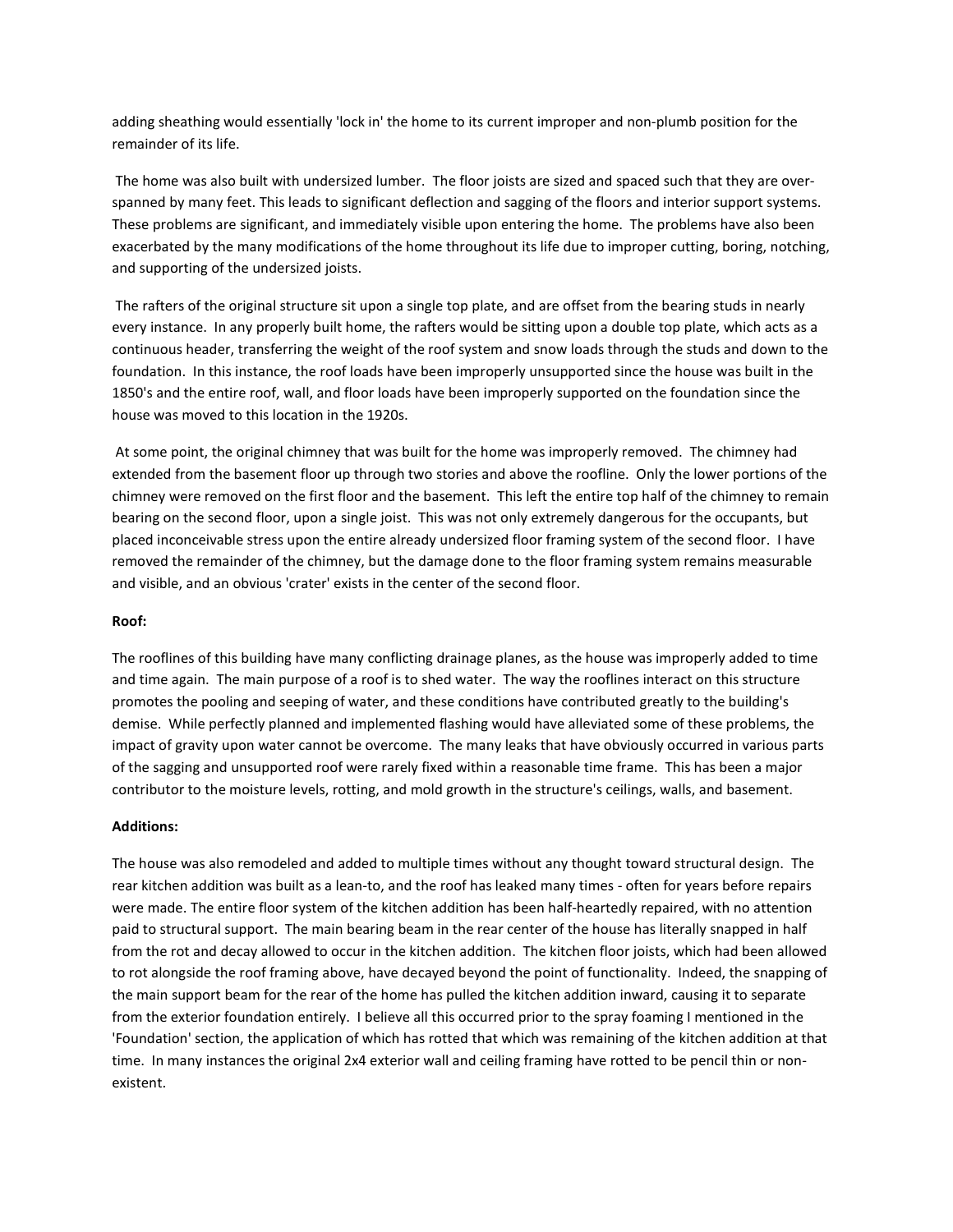Due to the kitchen being built as a lean-to structure, its elevation is roughly a foot lower than the remainder of the house. This is an unusual condition, that greatly impacts the functionality of the home. This problem of elevation is greatly exacerbated by the fact that the rear porch and deck were built to this same unusual elevation. This means that a theoretical re-build of the kitchen would require the demolition of at least half of the remainder of the house to make things normal, functional, and correct.

The rear additions were not properly placed on their foundations either. The rear enclosed porch, which is the newest part of the home, was built upon a pier foundation. I am under the impression that the pier foundation was built for an exterior deck and re-purposed for this additional living space. The foundation is arguable sized for the load it is carrying - however, the load is unbalanced, uncentered, and dangerously cantilevered beyond the foundation's structure. The entirety of the rear enclosed porch was crudely designed and incorrectly placed upon this would-be foundation. Besides being structurally unsound, this has led to significant moisture issues, and has welcomed decades of animal infiltration into the crawl space area.

Perhaps immediately upon arrival of the home to the existing location in the 1920s, an addition was built to accommodate a stairwell accessing the second floor. This stairwell was well built, although it does not meet code for safety or functionality. However, the wall bearing the second floor and roof of the home was altered to accommodate the stairwell with no replacement of its bearing features. This 'original addition' was later extended beyond the foundation in the rear of the home to accommodate a bathroom. The bathroom is 'cantilevered' over the foundation in such a way that is not allowed through traditional structural design.

Perhaps the most egregious 'addition' of all was the interior stairwell into the basement of the home. Originally, the basement was accessed by an exterior hatch, which is still present in the rear of the home. Within the past maybe 70 years, a new 'stairwell' was added in the very center of the building. In order to add this stairwell, a number of floor joists of the original structure were arbitrarily cut and left unsupported. The stairs were placed in the exact location in which the intersecting main support beams of the entirety of the house met. These beams were ruthlessly hacked away for the accommodation of the stairs. The structural nature of the beams was paid no attention to, and was in no way supported for the remainder of the house's existence. The stairs that were added are dangerously steep, crude, structurally unsound, and unusable without going down them in a ladder-like fashion. The entire house is visibly and actively collapsing into the location of this inconsiderately-added stairwell location.

## Demolition Standards:

 With these circumstances, I am left with the pursuit of demolition, such that a safe home can be built upon this lot. The home I intend to build will have a nearly identical footprint and placement on the lot, albeit a bit skinnier to accommodate a driveway, and taller to accommodate standard ceiling heights and proper joist sizing.

 In preparation for the demolition permit application, emails were sent to Alder Brian Benford of District 6, one to the Capital East Business Association, and one to the Tenney-Lapham neighborhood association. I have met with multiple members of the Tenney-Lapham neighborhood association to show them the conditions of the property. Some of those who took the time to view the property have expressed their support in the demolition of the structure.